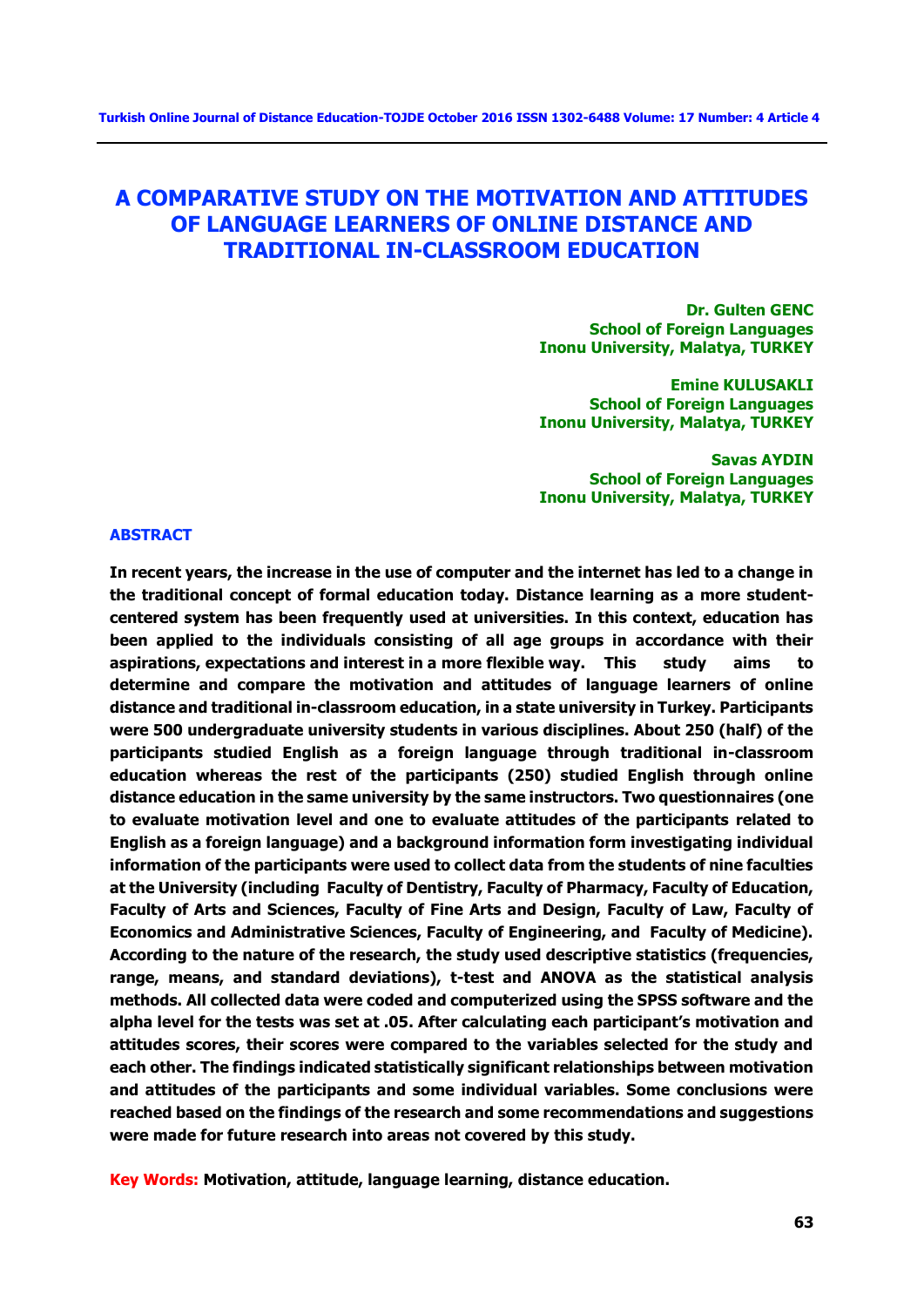#### **INTRODUCTION**

**Technology offers many innovative features that can be used in language education. Distance education has been used over 100 years although the term is popular and new recently. As the primary means of distance learning; correspondence courses were the earlier forms of distance learning which started in Europe. Later, instructional radio and television became more popular and videotaped lectures have followed them. Videotaped lectures have been a standard in university and professional courses for the last two decades. Audiotapes and lessons sent through the mail have also been used in correspondence courses to teach subjects such as foreign language (Imel, 1998; Moore and Lockee, 1998; Teaster and Blieszner, 1999). Today, the Internet and compressed video have taken distance learning in new directions, allowing distance learning to occur in real time.** 

**The term "distance education" has been used to describe the process of providing education where the instructor is distant (geographically separated) from the student (Gallagher and McCormick, 1999), or any instructional arrangement in which the teacher and learner are geographically separated to an extent that requires communication through media such as print or some other form of technology (Moore and Thompson, 1997, as cited in Spooner, Jordan, Algozzine, and Spooner, 1999; Perraton, 1988; Keegan, 1986; Garrison and Shale, 1987, as cited in Sherry, 1996). Greenberg (1998) defines distance learning as "a planned teaching/learning experience that uses a wide spectrum of technologies to reach learners at a distance and is designed to encourage learner interaction and certification of learning" (p. 36). Keegan (1995) states that distance education and training result from the technological separation of teacher and learner which frees the student from the necessity of travelling to "a fixed place, at a fixed time, to meet a fixed person, in order to be trained". The benefits and drawbacks of distance education have been revealed and studied by various researchers (Wheatley and Greer,1995; Bisciglia and Monk-Turner, 2002). They suggest that distance education provides the learners to save travel time since students and instructors do not have to travel to and from a home campus. Another benefit suggested by them was that students can work on the class according to their own schedules. There are also some drawbacks of distance education mentioned in the previous literature. Baker (1986) thinks that students might have some problems understanding technical, quantitative or scientifically oriented course information. Kahl and Cropley (1983) assert that unlike the traditional classroom, distance education does not allow instructors to modify lecture plans on the basis of moment-to-moment feedback from learners and this can affect the experiences of a student about the distance learning.**

#### **Motivation of Language Learners**

**Gardner's (1985) social psychological theory of L2 motivation has been used extensively to explore the structure of individual students' motivation, and links between students' existing quantity of motivation and their achievement in the L2. The theory comprises the construct of "integrative motivation", a model of second language acquisition derived from it, and a matching battery of psychometric tests designed to measure a variety of motivational factors (the Attitude/Motivation Test Battery, or AMTB). Motivation in language learning is the "desire to initiate second language learning and the effort employed to sustain it" (Ortega, 2009, p. 168; VanPatten and Benati, 2010). According to Dornyei (1990), there are two basic assumptions underlying the research as motivation in foreign language learning contexts is different in some ways from motivation in second language acquisition contexts and language learning is a series of diverse learning behaviours rather than a uniform process, which is often treated as for simplicity's sake.** 

**Klesius, Homan and Thompson (1997) put forward that distance education is more likely to be perceived positively when students need the course content, enjoy little or no travel to the instruction site, and are intrinsically motivated. Intrinsic motivation is found to be a significant predictor of persistence and achievement in distance education (Coussement, 1995; Fjortoft, 1996). The novelty effect of the use of a new technology such as e-learning**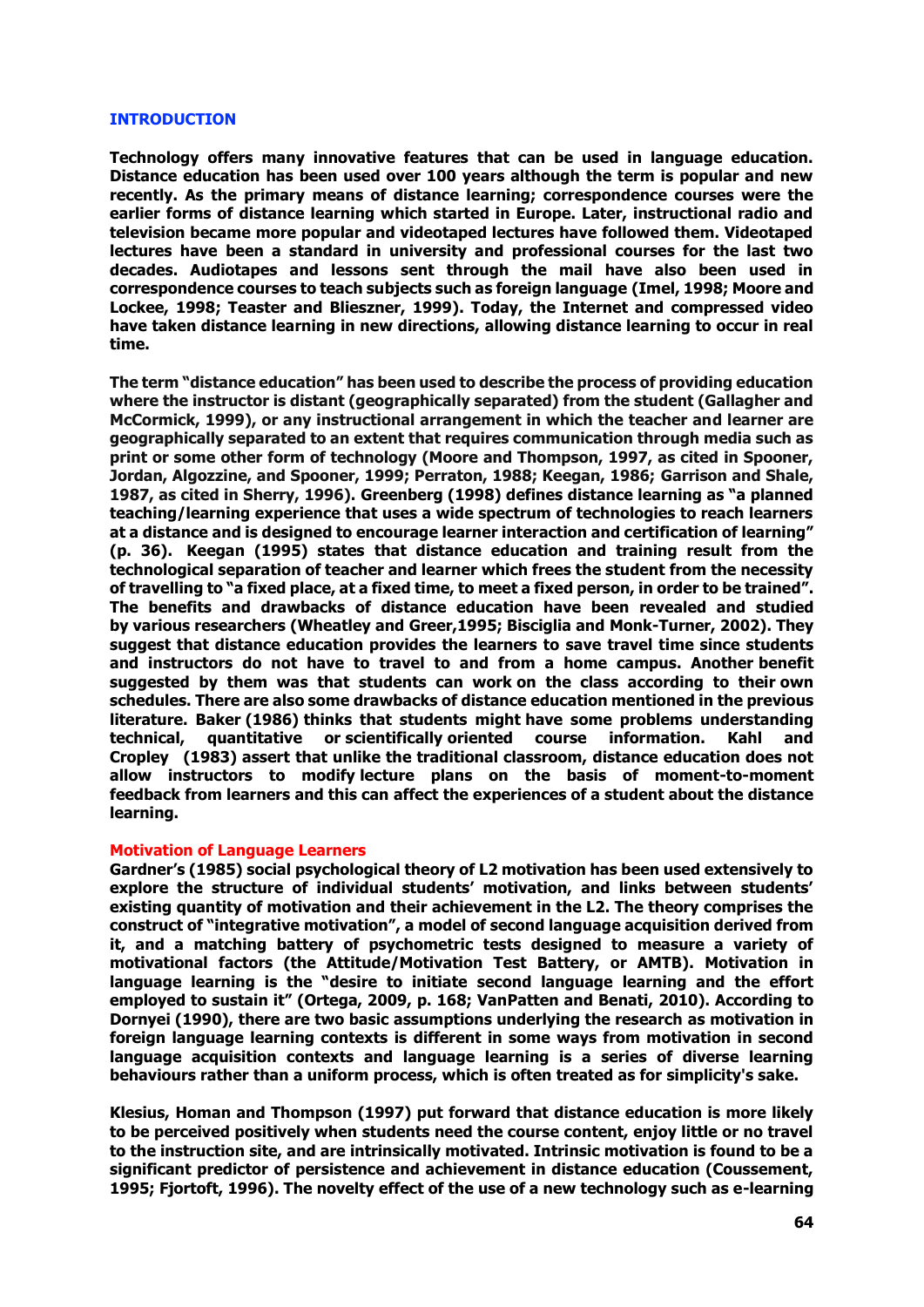**systems can help create curiosity and increase motivation to learn (Egan and Gibb, 1997). Motivated by the curiosity and demand for knowledge rather than by external reinforcements, learners are more likely to become involved in distance education more deeply and thus experience and enjoy the knowledge acquisition processes to a greater extent (Klesius et al.; Hardy and Boaz, 1997). In another study [\(Rovai, e](http://www.highbeam.com/Search.aspx?q=author:%5bRovai%2c+Alfred+P%5d)t al. 2007), multivariate analysis of variance is used to determine if there are differences in seven measures of motivation between students enrolled in 12 e-learning and 12 traditional classroom university courses. Study results provide evidence that e-learning students possess stronger intrinsic motivation than on campus students who attend face-to-face classes on three intrinsic motivation measures such as knowing, accomplishing things, experiencing stimulation. Additionally, Hiltz (1994) supports that distance learning students may have more motivation to achieve than traditional students.**

**However, Hurd (2005) considers that maintaining motivation levels is a challenge at distance learning. The demands of self-instruction with the shift of control from teacher to learner can be overwhelming for many students. Some students may have difficulty in coping with the amount and range of material at the start and for others, perceived inadequacy of feedback, frustration at unresolved problems, and lack of opportunities to practise with others and share experiences may have an adverse effect on motivation levels.**

**There are no differences in either three extrinsic motivation measures or amotivation. Allen, Mabry, Mattrey, Bourhis, Titsworth, and Burrell, (2004) stated that there is evidence indicating that technologies involved in distance learning have active effects on the learning process. Besides perceptions of the technologies themselves, various human factors such as personality, attitudes, and skill emerge to influence user reactions to communication technologies used in distance education. They also emphasize that given the extra effort perceived to be required for distance learning (mastering the technology of the course), the achievement scores of distance learning students may be the product of higher levels of motivation than traditional co-present students. The self-selection issue may represent a fundamental threat to the comparison found in the investigations. If distance learning students can be considered non-traditional (sometimes older) compared to face to face students, differential motivation may function as a form of biased sampling when the participant pools are drawn from groups with different reasons and motivations to participate in the particular instructional format.** 

#### **Attitudes of Language Learners**

**Attitude is usually defined as a disposition or tendency to respond positively or negatively towards a certain thing such as an idea, object, person, or situation. Students have positive or negative attitudes towards the language they want to learn or the people who speak it. Gardner (1985) sees attitudes as components of motivation in language learning. He states that "motivation ... refers to the combination of effort plus desire to achieve the goal of learning the language plus favourable attitudes toward learning the language" (1985, p: 10). He also adds that the motivation to learn a foreign language is determined by basic predispositions and personality characteristics such as the learner's attitudes towards foreign people in general, and the target group and language in particular, motives for learning, and generalized attitudes. Wenden (1991) sees attitudes as including three components as the tendency to have a cognitive component, an evaluative component and a behavioural component. He emphasizes that certain attitudes tend to prompt learners to adopt particular learning behaviours. Starks and Paltridge (1996) submit a close relationship between learning a language and the attitudes towards the languages. Csizér and Dornyei (2005) also support the idea that attitude is an important factor in language learning on the internal structure of language learning motivation and its relationship with language choice and learning effort.**

**While comparing the attitudes of instructors and students towards distance learning, Hannay and Newvine, (2006) find that instructors have conflicting attitudes about distance education. Students may react differently to the online learning environment, depending**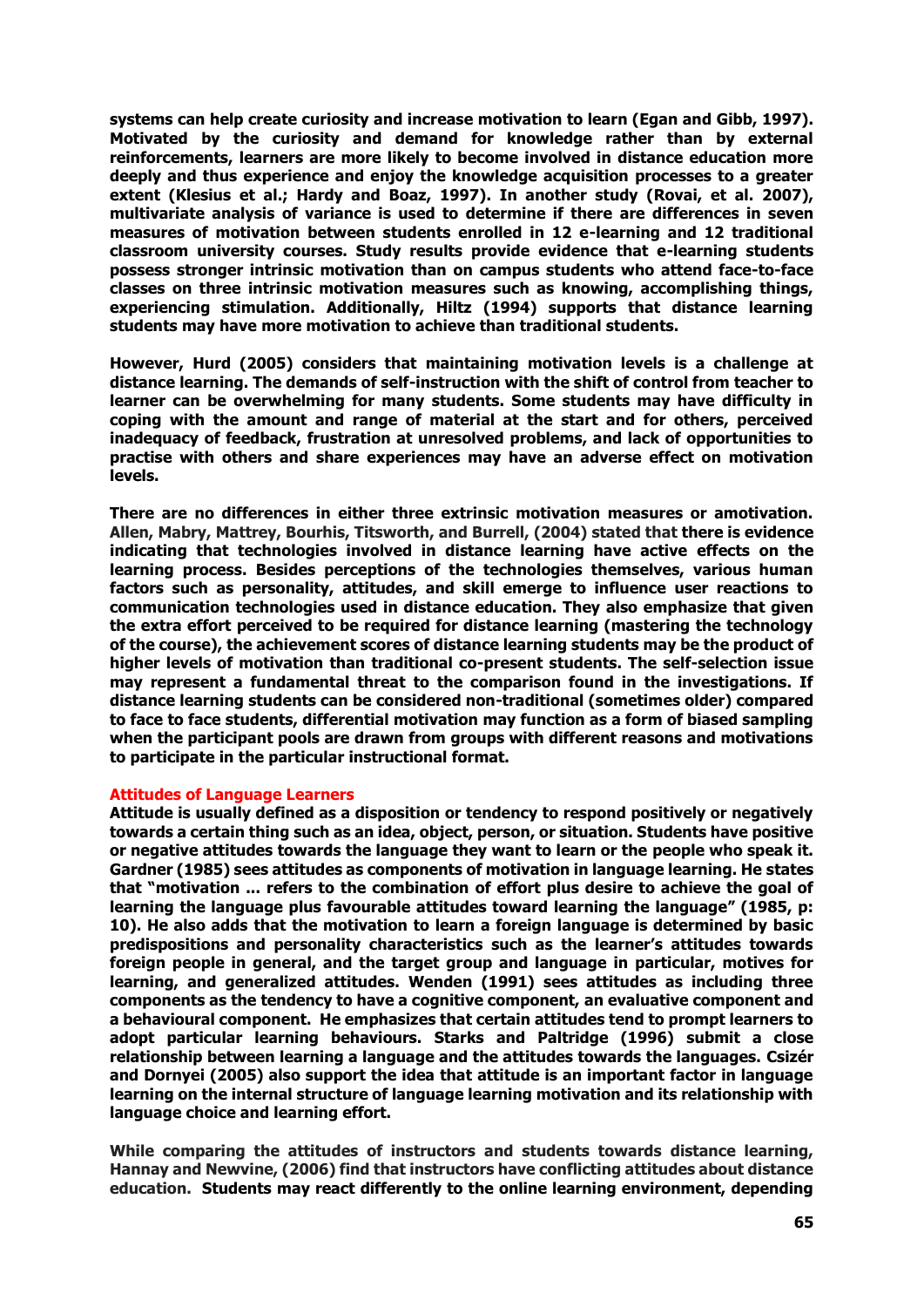**on their skill levels and attitudes. To Inman, Kerwin and Mayes, (1999) while the instructors are willing to teach a distance learning class, they rate the courses as equal or lower in quality than traditional courses taught on campus. The students, on the other hand, are highly satisfied with these instructors and the distance courses taught. The students are not concerned about the interaction with the instructor. Drennan, Kennedy, and Pisarski (2005) find in a recent study that student satisfaction is influenced by positive perceptions toward technology and an autonomous learning mode. Clark (1993) states that the instructors who are prefer distance learning are those that are more familiar with the educational technology. Haas and Senjo (2004) indicated that while most held positive views towards the use of technology, far fewer are actually integrating technology-based methods of instruction into their courses.** 

**Thompson (2005) investigated Chinese graduate students' experiences and attitudes on taking online courses in the USA. According to the results of the study, all participants indicate that online learning is an interesting experience for them but they have mixed attitudes toward this unfamiliar mode of learning. They emphasize that they enjoy easy resource sharing, easy record keeping and convenience of the discussion board the most. However, they are concerned about their writing skills in English, insufficient and deferred feedback and the lack of cultural exchange regarding online learning.**

**Much of the research about distance education favours it; however, in much of this research, only distance learning students are sampled. To achieve a more realistic picture of how students perceive distance education, it is important to question students who have participated in both traditional and distance education. This research will address this issue by comparing students' motivation and attitudes towards online distance learning and traditional in classroom education. In 2013, the in the university where the research is conducted, the University's Senate unanimously took a decision about teaching English as a foreign language through online courses by the instructors of the university. Since then students have been studying English through online courses provided by the university. English instruction is delivered by the lecturers of the School of Foreign Languages for three hours per week and at the end of the course students are expected to finish A1 level in reference to Common European Framework. Thus, the research questions of this study were formulated as follows:**

- **To reveal motivational orientations and attitudes of EFL learners of online distance and traditional in-classroom instruction**
- **Whether motivation and attitudes levels of learners from traditional in-class education and online distance education differ depending on age and gender**
- **Whether EFL learners of online distance and traditional in-classroom instruction differ in terms of motivational orientations and attitudes towards learning English**

#### **METHOD**

#### **Research Design**

**Data for the study was collected during the 2014-2015 academic year. After the subjects had been informed verbally that their participation in the study was completely voluntary and would not influence their grade in the courses, they were informed about the study. The research design chosen for the study was a quantitative design. The correlation research method identifies relationship among variables.**

# **Study Group and its Characteristics**

**As was mentioned above participants (may also be referred to as 'students' or 'learners') in this research comprised of 211 (46.9%) females and 239 (53.1%) males, totally 450 students. Of the students, 195 (43.3%) studied English as a foreign language through traditional in classroom education whereas 255 of them (56.7%) studied English through online distance education in the same university by the same instructors. The age of the participants ranged from 17 to 32 with the mean score of 21.1±2.1. In the university where the research was conducted, randomly selected 500 students from different disciplines**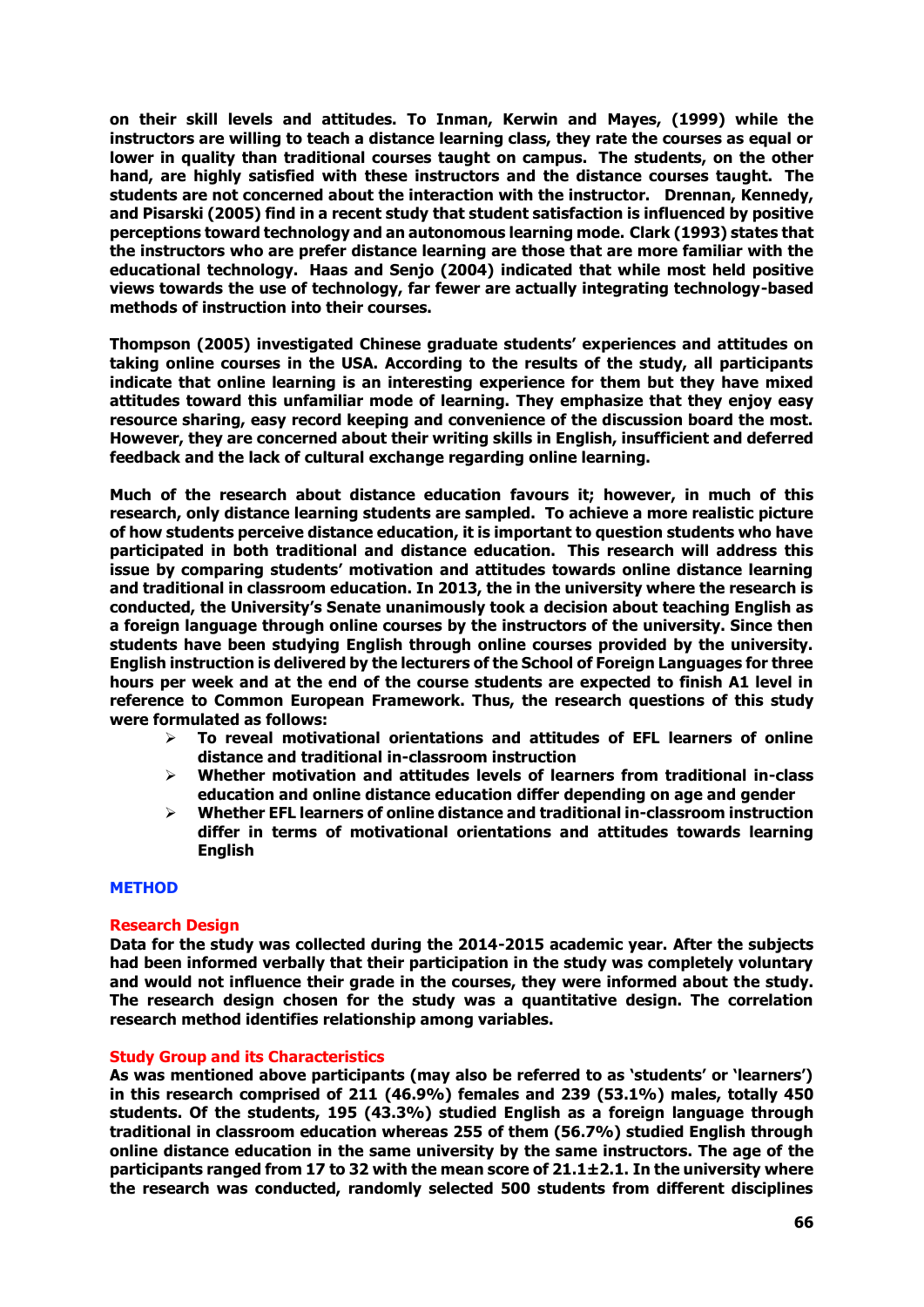**(including Faculty of Dentistry, Faculty of Pharmacy, Faculty of Education, Faculty of Arts and Sciences, Faculty of Fine Arts and Design, Faculty of Law, Faculty of Economics and Administrative Sciences, Faculty of Engineering, and Faculty of Medicine) were asked to participate in the study. The researchers explained the purpose of the study to the students and participation in the study was entirely voluntary. The questionnaires were given in the participants' mother language.** 

#### **Research Instruments**

**The participants were asked to anonymously fill out a questionnaire involving three parts which respectively investigated their background information, attitudes and motivation of English as a foreign language. The first part of the questionnaire was a combination of open-ended and multiple-choice items concerning the participant's age, gender and whether they studied English in traditional classrooms or through online courses. The second part of the questionnaire was "The Scale of Attitude towards English" which aimed to investigate the participants' attitudes towards English. It was developed by Guven (2007) and was reported to have a Cronbach alpha of 0.75. The Scale itself contains 24 items, scored on a five point Likert scale, ranging from strongly agrees to strongly disagree. The scale involved 12 positively and 12 negatively worded items. The values of negatively worded items were reversed at data analysis stage. The third part of the questionnaire was taken from (AMTB) Attitude and Motivation Test Battery developed by Gardner (1985). In the Scale, only the foreign language "French" was replaced by "English". The scale covered 20 multiple-choice items with three options, investigating the motivational aspects of the subjects. The Motivation part of AMTB used in this study was comprised of two subscales: Motivational Intensity (MI) and Desire to Learn the Language (DLL).** 

#### **Validity and Reliability**

**The Cronbach-alpha coefficient value for the overall reliability analysis of the "The Scale of Attitude towards English" for this study was found as 0.93. The Cronbach-alpha coefficient value for the reliability analysis of the "motivational intensity subscale" was found as 0.87 and for "desire to learn" subscale it was 0.89. All the Cronbach-alpha coefficient values show a satisfying level of reliability beyond the minimum desirable level of reliability as stated by Pallant (2005): "Ideally, the Cronbach alpha coefficient of a scale should be above 0.7".**

#### **Data Analyses**

**The data were analyzed through descriptive statistics (percentage, mean, median, and standard deviation) and t-tests and Pearson correlations. The level of significance was 0.05 for the analyses, which were conducted using SPSS.**

#### **FINDINGS**

# **Motivational Orientations and Attitudes of EFL Learners of Online Distance and Traditional In-Classroom Instruction**

**Descriptive statistics were used to determine both groups' attitudes towards learning English. In table 1, mean scores of motivational construct and attitude for the learners of distance education and traditional in-class instruction can be seen. The questionnaire of attitudes towards learning English was a 5-likert scale survey with 5.00 as the highest score and 1.00 as the lowest score. According to the statistical results, the mean score of the first group (distance education) for attitudes towards English was 3.25±0.88 while the mean score of the second group was 3.29±0.84. So, it was found out that 108 (42,4%) students**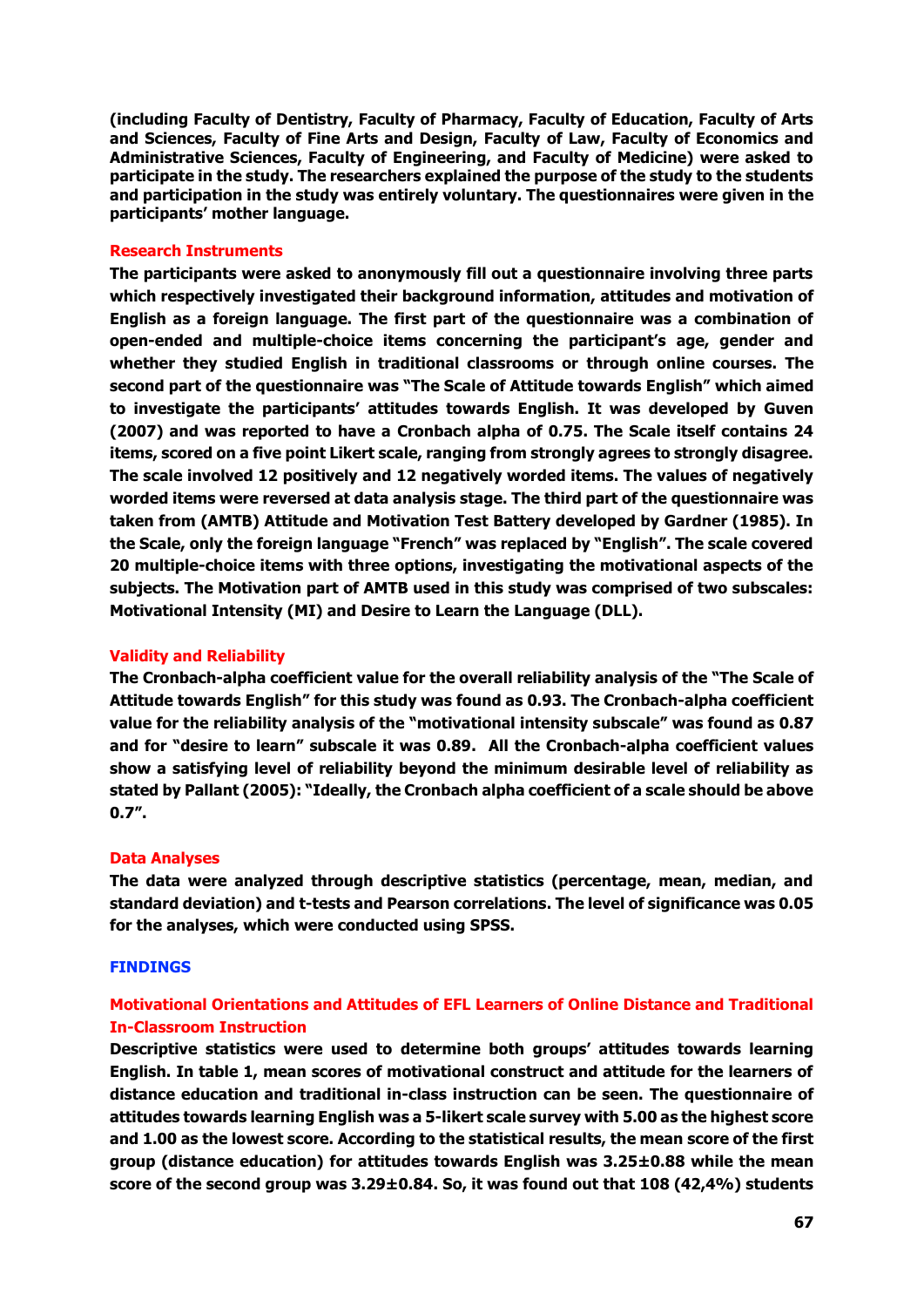**had negative; 147 (57,6%) had positive attitudes towards English from distance education group. Likewise, 75 (38.5 %) students had negative; 120 (%61.5) students had positive attitudes towards learning English as a foreign language from traditional in-class education group.** 

**As for the motivation subscales; the highest score that could be obtained from each of the subscale was 30 while the lowest one was 10. Thus, when those scores are taken into account, for Motivational Intensity (MI) and Desire to Learn the Language (DLL) subscales, low level of motivation can be defined as a score between 10,0-16,6; moderate level between 16,7- 23,3; and high level between 23,4-30,0. The learners from Distance Education group had the mean scores of 3.10±0.89 for motivational intensity and 3.50±0.94 for desire to learn subscales while the other group – from traditional in-class education- had the mean scores of 1.70±0.53 for motivational intensity and 1.90±0.50 for desire to learn subscales.** 

**Table: 1 Descriptive of Attitude and Motivation for EFL learners of Both Groups**

| <b>VARIABLES</b>               | N       |               | <b>MEAN</b> |               | SD             |               |
|--------------------------------|---------|---------------|-------------|---------------|----------------|---------------|
|                                | Dist Ed | <b>Trd Ed</b> | Dist Ed     | <b>Trd Ed</b> | <b>Dist Ed</b> | <b>Trd Ed</b> |
| Attitude                       | 213     | 156           | 3.25        | 3.29          | 0.88           | 0.84          |
| <b>Motivational Intensity</b>  | 240     | 190           | 17.70       | 17.64         | 5.040          | 5.32          |
| <b>Desire to Learn English</b> | 226     | 192           | 18.73       | 19.07         | 5.055          | 5.04          |

**When the scores of the students are handled on the basis of the classification above, it is quite clear that 84 (33.7) students had low; 121 (48.6%) students had moderate and 44 (17.7%) students had high scores in "Desire to Learn English" subscale whereas 110 (44.2%) had low; 113 (45.4) had moderate and 26 (10.2) students had high scores in "Motivational Intensity" subscale in the distance education group. As for traditional in-class education group, 65 (33.9%) students had low; 89 (46.4%) students had moderate and 38 (19.8%) students had high scores in "Desire to Learn English" subscale whereas 89 (46.8%) had low; 68 (35.8%) had moderate and 33 (17.4%) students had high scores in "Motivational Intensity" subscale in the traditional in-class education group. When the median scores of their motivational construct are considered, in general it can be said that both groups show similarities in their motivational construct and have moderately low level of motivational intensity and moderate level of desire to learn English as illustrated by Table 1.** 

# **Motivation and Attitudes Levels of Learners from Traditional In-Class Education and Online Distance Education Depending on Age and Gender**

**In order to look into male and female students' difference in their attitude-motivation levels, an independent-measures t test was applied to data. As can be seen in Table 2, the results indicated that gender was a significant factor in both attitude and motivation levels of the groups from online distance and traditional in-class education. The results interestingly revealed similarities in terms of attitude-motivation scores of male and female students. In both groups, male students had higher scores in their attitude and lower scores in their overall motivation scores.**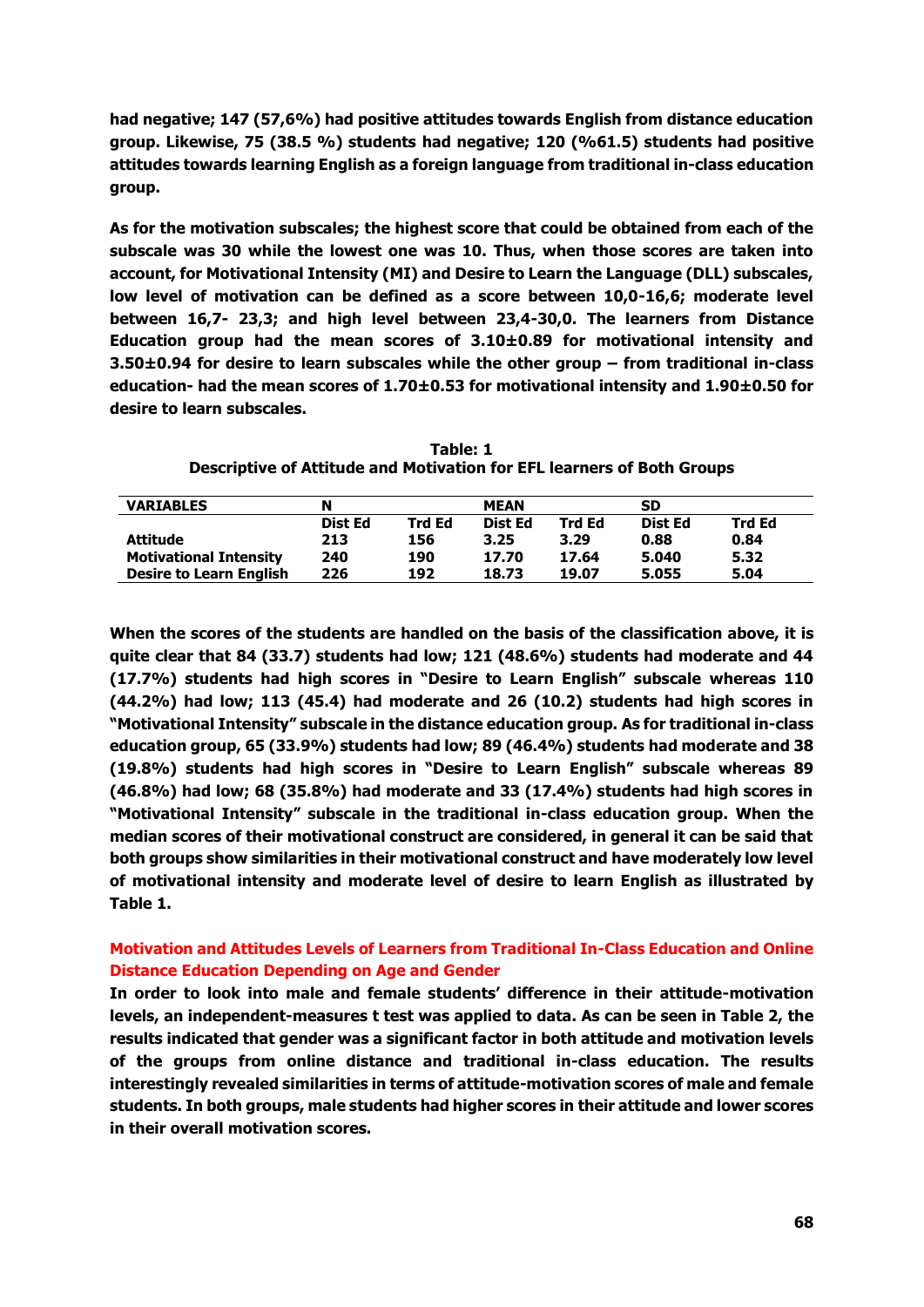|                   | <b>Descriptives</b> | <b>Gender (Online Dist Edu)</b> |                   | Gender (Trad. Edu) |                 |  |
|-------------------|---------------------|---------------------------------|-------------------|--------------------|-----------------|--|
|                   |                     | <b>Male</b>                     | <b>Female</b>     | <b>Male</b>        | <b>Female</b>   |  |
| <b>Attitude</b>   |                     | 3.32                            |                   | 2.09               |                 |  |
|                   | Р                   | $0.00*$                         |                   | $0.03*$            |                 |  |
|                   | $M\pm SE$           | 84.4±19.08                      | 75.06±21.97       | $84.5 \pm 20.3$    | 77.7±19.87      |  |
|                   | N                   | 100                             | 113               | 69                 | 87              |  |
| <b>Motivation</b> |                     | $-3.89$                         |                   | $-2.01$            |                 |  |
|                   | P                   | $0.00*$                         |                   | $0.04*$            |                 |  |
|                   | $M\pm SE$           | 33.98±8.09                      | $38.70 \pm 10.63$ | 35.15±9.49         | $38.0 \pm 9.69$ |  |
|                   | N                   | 121                             | 123               | 84                 | 103             |  |

#### **Table: 2 Mean Score, Standard Deviation and Range of Attitude-Motivation Scores in terms of Gender**

**Regarding the effects of age on students' attitude and motivation towards learning English Pearson correlations were conducted and. Similar to the findings of gender, it was seen that age was not a significant factor in both groups suggesting that no relationship exists between age and attitude-motivation scores.**

### **Table: 3 Pearson Correlations between Attitude-Motivation Scores of the learners and Age**

|                   | <b>Online Distance Education</b> |       | <b>Traditional in-Class Education</b> |       |  |
|-------------------|----------------------------------|-------|---------------------------------------|-------|--|
|                   |                                  |       |                                       |       |  |
| Attitude          | $-0.118$                         | 0.087 | $-0.030$                              | 0.708 |  |
| <b>Motivation</b> | 0.156                            | 0.015 | 0.089                                 | 0.224 |  |

**Comparison of motivational orientations and attitudes of EFL learners from online distance and traditional in-classroom education**

**Students' attitude, motivational intensity and desire to learn English levels were compared in terms of the type of English education they are receiving as online distance and traditional in-class, by using an Independent Samples t-test and the results did not indicate statistically significant differences between them as can be seen in Table 4.**

**Table: 4 Mean Score, Standard Deviation and Range of Attitude-Motivation Scores of the Groups**

|                                          |                                       | N   | Mean | Std.<br><b>Dev</b> | t/F<br>Value* | P    |
|------------------------------------------|---------------------------------------|-----|------|--------------------|---------------|------|
| <b>Attitude</b>                          | <b>Online Distance Education</b>      | 213 | 3.31 | 0.88               | $-0.58$       | 0.56 |
|                                          | <b>Traditional in-class Education</b> | 156 | 3.36 | 0.84               |               |      |
| <b>Motivational</b><br><b>Intensity</b>  | <b>Online Distance Education</b>      | 249 | 1.87 | 0.50               | -0.70         | 0.48 |
|                                          | <b>Traditional in-class Education</b> | 192 | 1.90 | 0.50               |               |      |
| <b>Desire To Learn</b><br><b>English</b> | <b>Online Distance Education</b>      | 249 | 1.77 | 0.50               | $-0.00$       | 0.99 |
|                                          | <b>Traditional in-class Education</b> | 190 | 1.77 | 0.53               |               |      |

# **DISCUSSION AND CONCLUSIONS**

**The results found in this study can be summarized in five topics: First, majority of the students from both groups have moderate level of motivation towards learning English. Second, students from both groups mostly have positive attitudes towards learning English. Third, gender is an important factor in both attitudes and motivation levels of EFL students in both groups. Males have more positive attitudes but less motivated than females in both**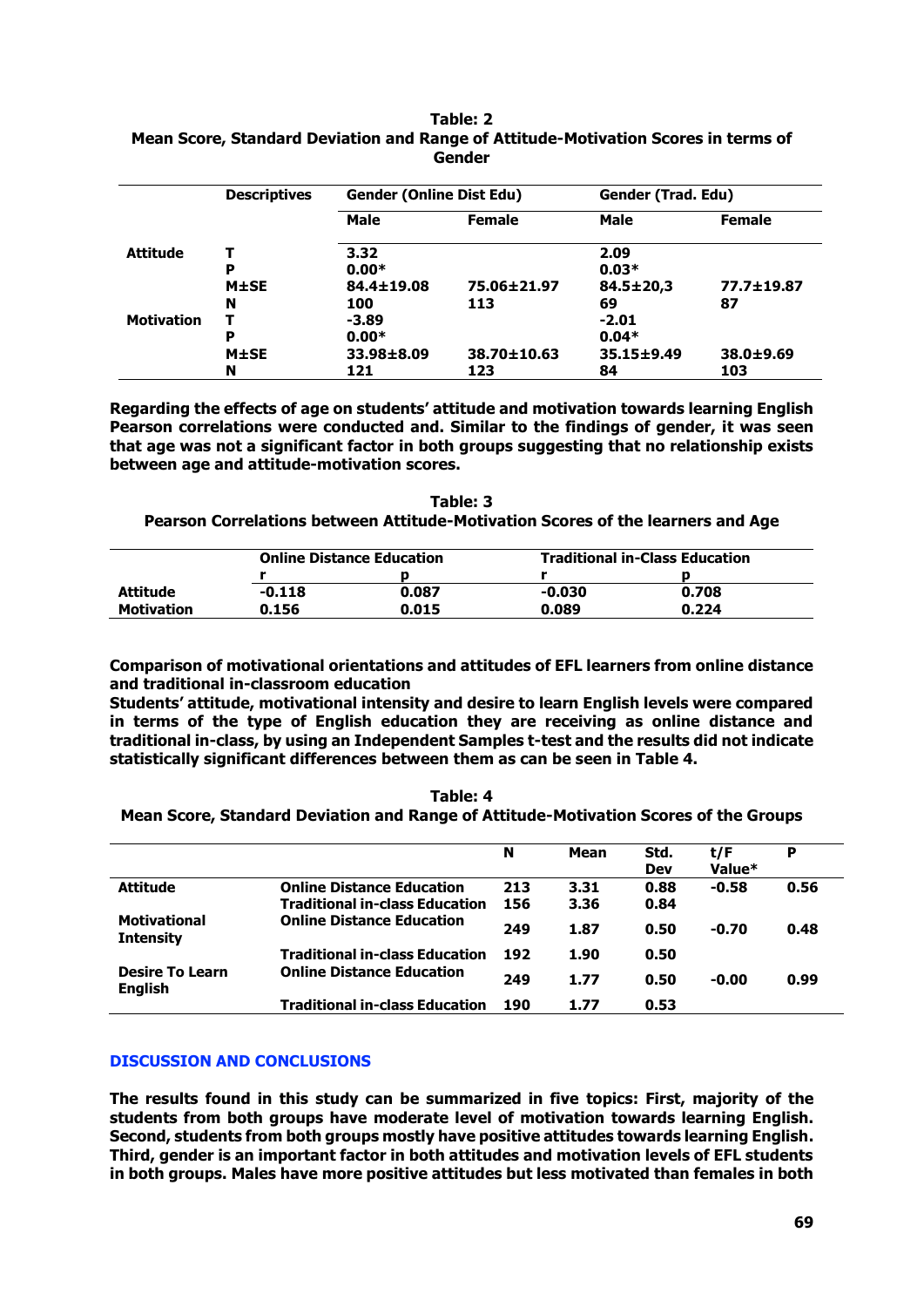**groups. Forth, age is not an important factor in attitudes and motivation levels of EFL students from both groups. Lastly, there is not a significant factor between the motivation and attitudes of EFL students from on-line distance education and traditional in-class education.** 

**To begin with, it must be stated here that the research yielded interesting results and the conclusions reached in the study were not preconceived by the researchers since the students of distance education and traditional in-class education seem to have substantial similarities in terms of their attitudinal and motivational features. Specifically, it seems that no matter how they study English (traditional or online distance) they show similar tendencies towards their English studies such as having low-moderate level of motivation and mostly positive attitudes towards learning English. One possible explanation of these findings is that it is clear from the results that the aforementioned advantages of distance education do not necessarily help learners enhance and disadvantages decrease the motivation of the learners towards English. Another possible explanation for this result is that the use of technology is not as encouraging as expected in changing the levels of students' motivation. This finding seems to be consistent with some previous studies (Dutton, 2002; Steven & Switzer, 2006) that indicate online and on-campus students had the same level of motivation to complete a course.**

**The result that indicates the uniformity of motivation levels between the groups seems to confirm Gardner (1985), who stated that a highly motivated learner will want to learn the language, enjoy learning the language, and strive to learn the language in any place. Nevertheless, the motivation level of the students from both groups is not promising on behalf of language learning. In the Desire to Learn Language sub-dimension of the motivation scale, one third of the students have low, almost half of them have low moderate and only one fifth of them have high scores from both of the groups. In the subdimension of Motivational Intensity, there seems to be a slight difference between the groups. From distance education group, it was reported that almost half of the students have low or low moderate and very few students, only 10 %, have high levels of Motivational Intensity. From traditional in-class education it was seen that half of the students have low, one third of them have low moderate and almost one fifth of them have high levels of Motivational Intensity. Hence, it might be stated that students from both groups do not seem to be highly motivated to learn English. Moreover, as emphasized in the previous literature (Oxford et al., 1993; Chan et al., 1999) enhancing and maintaining students' motivation in distance education has a great importance on students' achievement (Ergul, 2004).** 

**Contrary to this research, some previous studies indicated that motivation levels of students from distance education are higher than those of traditional in-class education [\(Rovai, e](http://www.highbeam.com/Search.aspx?q=author:%5bRovai%2c+Alfred+P%5d)t al. 2007; Hiltz, 1994). This contradiction may stem from the students' readiness for autonomy in language learning since distance education requires much more autonomy in foreign language learning process which is beyond the scope of this research. As stated by White (1994: 12–13), "distance learners must regulate and oversee the rate and direction of their learning to a much greater degree than classroom learners". However, the autonomous learning capacity of the students in the university where this research was conducted is in question. Additionally, some research** 

**However, the number of the students who seem to have negative attitudes cannot be ignored. Even though more than half of the students from both groups have positive attitudes, more than one third of the students have negative attitudes towards learning English. Moreover, the number of students having negative attitudes from traditional inclass education group outnumbers the number of the students from distance education group. Considering the results of some previous studies reporting that language learners had positive attitudes towards the online language learning and were highly motivated (Hotho, 2000; Ushida, 2005, Cinkara and Bagceci, 2013), it can be concluded that distance education may have helped the learners of the present study to get more positive attitudes towards their English courses. The previous literature also indicates that negative**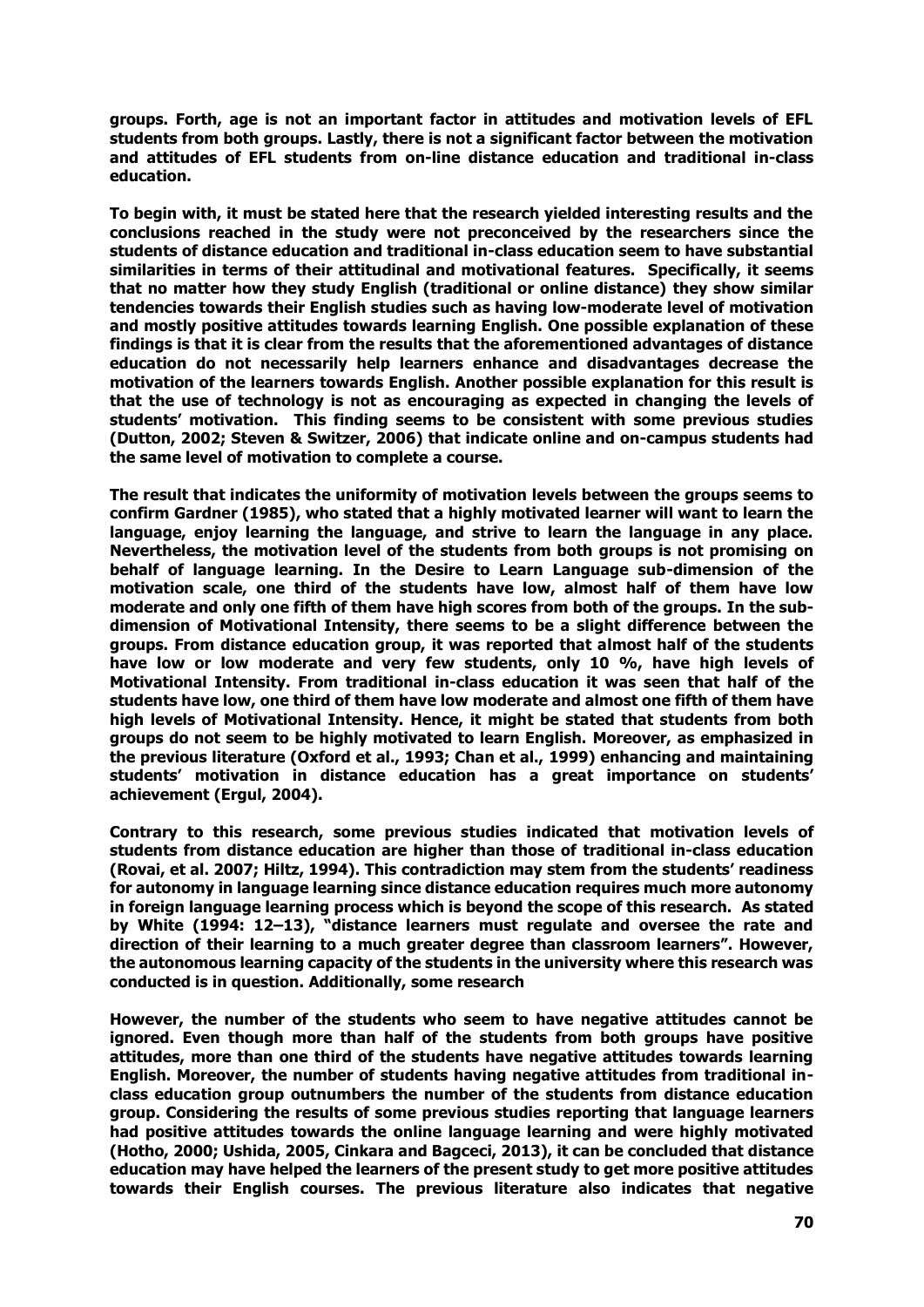**attitudes, can impede language learning, since learners usually get those attitudes when they are not interested or have difficulties in their studies (Ellis, 1994). Those attitudes are usually expected to have a negative effect on learners. Above all, it should be kept in mind that students' attitudes can change. They may have negative attitudes at the beginning of learning process but as they realize the advantages of learning a language, with the help of instructors, their attitudes may change.**

**Within the present study, gender was found to be significant factor on students' motivation and attitudes towards learning English in both of the groups. Females seem to be more motivated than boys and have more positive attitudes towards learning English in the same way. It is clear that whether students are receiving English through online or face to face interaction does not affect their motivation levels and attitudes in terms of gender.** 

**As a final point, the results indicated that distance education will be as good an alternative (if not better) than the physical classroom. Depending on the conclusions some implications can be noted. The low and low-moderate levels of motivation and negative attitudes of students towards foreign language courses found in the students of both groups (distance and traditional) in the present study have important implications for instructors in terms of course design. When attempting to design the courses, therefore, instructors should consider the importance of motivation and attitudes of the learners and look beyond the teaching methods, techniques, and materials that are currently being used. Since students from both groups look to need support to enhance their motivation and to get positive attitudes towards English, instructors had better help students to set goals for their language studies and control their feelings.** 

**Further researches certainly need to be performed to suggest appropriate strategies that would help teachers to motivate their students, change negative attitudes of the students, and to train them as independent language learners that would facilitate students' language learning. Also, further researches should be considered to determine the reasons of low motivation students have.** 

**Some limitations of the research can be noted. One important limitation of the study is that the participants of this study are students at a specific university in Turkey. Therefore, selection of the participants is naturally regionally and culturally biased. Moreover, the findings of the research may not be generalized to the entire population of language learners. The study was also restricted with investigating attitudes and motivations of the students from online and traditional in-class education, with gender and age as the only variable and did not account other aspects such as student's grades, academic achievements, proficiency, learning environment and autonomous learning capacity.**

# **BIODATA and CONTACT ADDRESSES of the AUTHORS**



**Dr. Gulten GENC is a lecturer at Inonu University, School of Foreign Languages, Malatya/Turkey. She received her MA degree in ELT department from Ataturk University and MA and PhD degrees in Educational Sciences from Inonu University. Her main interests are professional development of foreign language teachers, language learners' psychology, and using technology in foreign language teaching.** 

**Dr. Gulten Genc School of Foreign Languages, Inonu University, 44280, Malatya, TURKEY GSM: 0 533 446 40 53 e-Mail: [gulten.genc@inonu.edu.tr](mailto:gulten.genc@inonu.edu.tr)**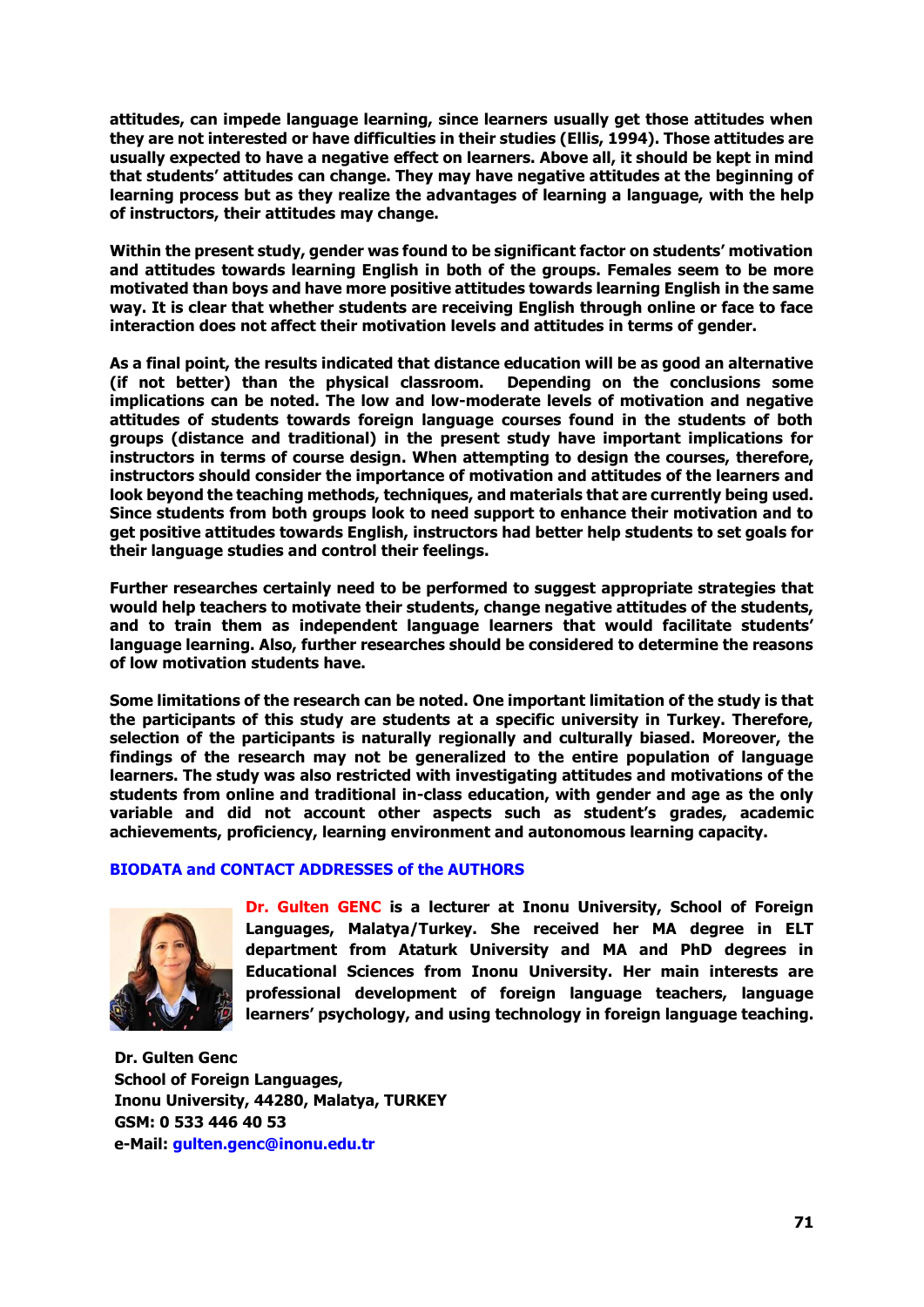

**Emine KULUSAKLI is an English instructor at Inonu University, School of Foreign Languages, Malatya/Turkey. She received her MA degree in English Language and Literature department from Ataturk University and she is working on her PhD in Istanbul Aydin University right now. Her main interests are, discourse analysis, psycholinguistics, and sociolinguistics.**

**Emine KULUSAKLI School of Foreign Languages, Inonu University, 44280, Malatya, TURKEY GSM: 0 532 582 89 17 e-Mail: [emine.kulusakli@inonu.edu.tr](mailto:emine.kulusakli@inonu.edu.tr)**



**Savas AYDIN is an English instructor at Inonu University, School of Foreign Languages, Malatya/Turkey. He received her MA degree in ELT department from Ondokuz Mayis University and MA degree in Educational Sciences from Inonu University. He is working on his PhD in Inonu University right now. His main interests are educational administration, classroom management, and professional development.** 

**Savas AYDIN School of Foreign Languages, Inonu University, 44280, Malatya, TURKEY GSM: 0532 205 14 86 E-mail: [savas.aydin@inonu.edu.tr](mailto:savas.aydin@inonu.edu.tr)**

#### **REFERENCES**

- **Allen, M., Mabry, E., Mattrey, M., Bourhis, J., Titsworth, S. and Burrell, N. (2004), Evaluating the Effectiveness of Distance Learning: A Comparison Using Meta-Analysis. Journal of Communication, 54 (402–420). DOI: 10.1111/j.1460-2466. 2004. tb02636.x**
- **Bisciglia, M., Monk-Turner, E. (2002). Differences in attitudes between on-site and distance-site students in group teleconference courses. The American Journal of Distance Education, 16 (1), 37-52.**
- **Chan, M. S. C., Jegede, O., Fan, R. Y. K., Taplin, M. and Yum, J. C. K. (1999). A comparison of the study habits and preferences of high achieving and low achieving Open University students. In Ding Xingfu (Ed.) Proceedings of the 13th Annual Conference of the Asian Association of Open Universities, Beijing. 2(1-16).**
- **Cinkara, E., Bagceci, B. (2013). Learners' attitudes towards online language learning and corresponding success rates. Turkish Online Journal of Distance Education-TOJD, 14(2), 118-129**
- **Clark, T. (1993). Attitudes of higher education faculty toward distance education: a national survey. The American Journal of Distance Education, 7, 19-33.**
- **Coussement, S. (1995). Educational telecommunication: Does it work? An attitude study. (ERIC Document Reproduction Service No. ED391465)**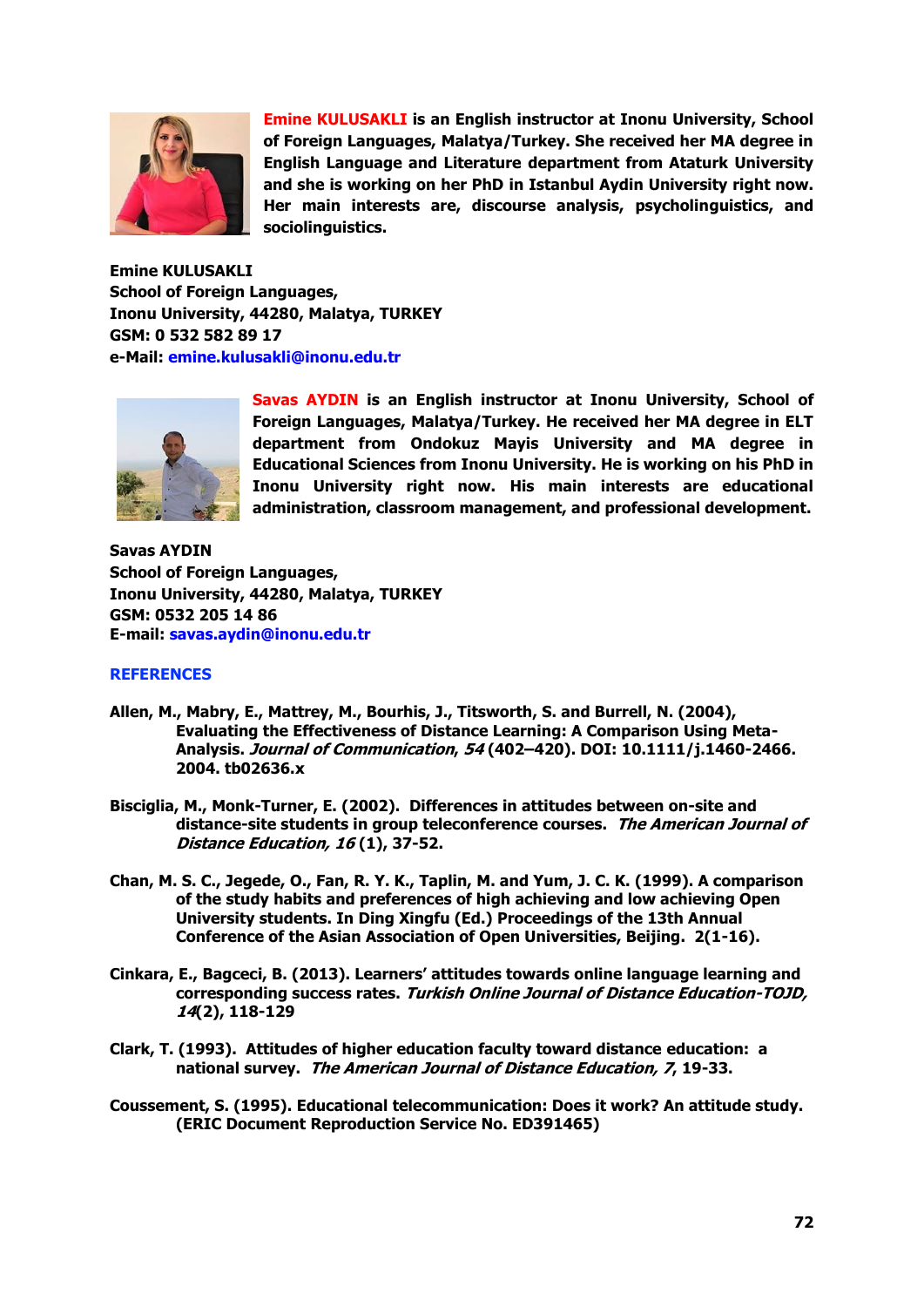- **Csizer, K., Dornyei, Z. (2005) The internal structure of language learning motivation and its relationship with language choice and learning effort, The Modern Language Journal, 89, 19-36.**
- **Dornyei, Z. (1990). Analysis of motivation components in foreign language learning. In 9th World Congress of Applied Linguistics, Thessaloniki, Greece, April (p15- 21).Retrieved on June, 2015 and from: http//files.eric.ed.gov/fulltext/ED323810.pdf**
- **Drennan, J., Kennedy, J., & Pisarksi, A. (2005). Factors affecting student attitudes toward flexible online learning in management education. The Journal of Educational Research, 98(6), 331-340.**
- **Dutton, J., Dutton, M., Perry, J. (2002). How do online students differ from lecture students? Journal of Asynchronous Learning Networks, 6(1). Retrieved on August 2015 from [www.sloan-c.org/publications/jaln/v6n1/v6n1\\_dutton.asp](http://www.amstat.org/publications/jse/v13n3/dutton_link1.html)**
- **Egan, M., Gibb, G. (1997). Student-centered instruction for the design of telecourses. In T. Cyrs (Ed.), Teaching and learning at a distance: What it takes to effectively design, deliver, and evaluate programs (33-39). San Francisco, CA: Jossey-Bass.**
- **Ellis, R. (1994). The Study of Second Language Acquisition. Oxford: Oxford University Press.**
- **Ergul, H. (2004). Relationship between student characteristics and academic achievement in distance education and application on students of Anadolu University. Turkish Online Journal of Distance Education-TOJDE 5(2), 81-90**
- **Fjortoft, N. F. (1996). Persistence in a distance learning program: A case in pharmaceutical education. American Journal of Distance Education, 10(3), 49-59.**
- **Gardner, R.C. (1985) Social Psychology and Second Language Learning: The Role of Atttitude and Motivation. London: Edward Arnold.**
- **Garrison, D. R., Shale, D. (1987). Mapping the boundaries of distance education: Problems in defining the field. American Journal of Distance Education, 1(1), 7 – 13.**
- **Greenberg, G. (1998). Distance education technologies: Best practices for K-12 settings. IEEE Technology and Society Magazine, (Winter) 36-40.**
- **Guven, Z. Z. (2007). Öğrenme stillerine dayalı etkinliklerin öğrencilerin dinleme becerisi erişileri, İngilizce dersine yönelik tutumları ve öğrenilenlerin kalıcılığına etkisi. Yayımlanmamış doktora tezi, Selçuk Üniversitesi Sosyal Bilimler Enstitüsü, Konya.**
- **Hannay, M., Newvine, T. (2006). Perceptions of distance learning: A comparison of online and traditional learning. Journal of Online Learning and Teaching, 2(1), 1-11.**
- **Hardy, D. W., Boaz, M. H. (1997). Learner development: Beyond the technology. In T. E. Cyrs (Eds.), Teaching and learning at a distance: What it takes to effectively design, deliver, and evaluate programs (pp.41-48). San Francisco: Jossey-Bass.**
- **Haas, S. M., Senjo, S.R. (2004). Perceptions of effectiveness and the actual use of technology-based methods of instruction: a study of California criminal justice and crime-related faculty. Journal of Criminal Justice Education, 15, 2, 263-285.**
- **Hiltz, S. R. (1994). The virtual classroom: Learning without limits via computer networks. Norwood, NJ: Ablex.**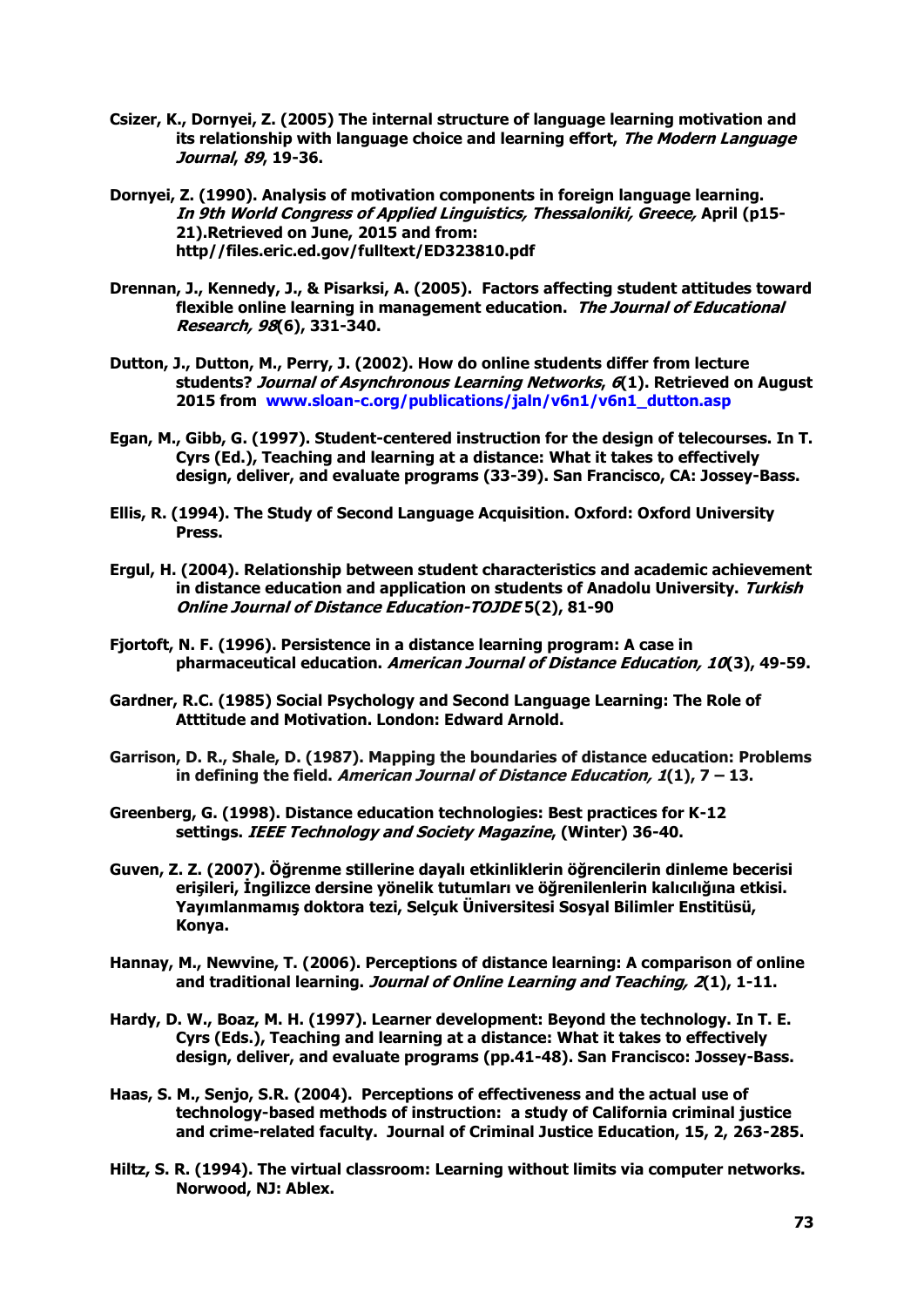- **Hotho, S. (2000). "Same" or "different"? A comparative examination of classroom factors in second Language settings. Foreign Language Annals, 320 - 329.**
- **Imel, S. (1998). Myths and realities of distance learning. Columbus, Ohio: ERIC Clearinghouse on Adult, Career, and Vocational Education. Ohio State University. (Eric Document Reproduction Service No. ED 414 446).**
- **Inman, E., Kerwin, M., Mayes, L. (1999). Instructor and student attitudes toward distance learning. Community College Journal of Research and Practice: 23 (6), 581-592.**
- **Keegan, D. (1986). The foundations of distance education. London: Croom Helm.**
- **Keegan, D. (1995). Distance education technology for the new millennium: compressed video teaching. ZIFF Papiere. Hagen, Germany: Institute for Research into Distance Education. (Eric Document Reproduction Service No. ED 389 931).**
- **Klesius, J. P., Homan, S. P., & Thompson, T. (1997). Distance education compared to traditional instruction: The students' view. International Journal of Instructional Media, 24(3), 207-227.**
- **Moore, D.R., Lockee, B.B. (1998). A taxonomy of bandwidth: considerations and principles to guide practice in the design and delivery of distance education. Unpublished manuscript: Portland State University.**
- **Moore, M. G., and Thompson, M. M. (1997). The effects of distance education (Rev. ed.). ACSDE Research Monograph, 15. The Pennsylvania State University, PA. American Center for the Study of Distance Education.**
- **Ortega, L. (2009). Understanding second language acquisition. London: Hodder Education.**
- **Oxford, Re., Park-Oh, Y., Ito, S., Sumrall, M. (1993). Factors affecting achievement in a satellite-delivered Japanese language program. The American Journal of Distance Education. 7(1).**
- **Pallant, J., (2005). SPSS survival manual: a step by step guide to data analysis using SPSS for windows (Version 12). 2nd ed. Maidenhead: Open University Press.**
- **Perraton, H. (1988). A theory for distance education. In D. Sewart, D. Keegan and B. Holmberg (Eds.) Distance Education: International Perspectives (34-45). New York: Routledge.**
- **Rovai, A., Ponton, M., Wighting, M., Baker, J. (2007). A comparative analysis of student motivation in traditional classroom and e-learning courses. International Journal on E-Learning, 6(3), 413-432.**
- **Sherry, L. (1996). Issues in Distance education. International Journal of Educational Telecommunications, 1(4), 337 – 365.**
- **Spooner, F., Jordan, L., Algozzine, B., Spooner, M. (1999). Student ratings of instruction in distance education and on-campus classes. The Journal of Educational Research 92(3), 132 – 140.**
- **Starks, D., Paltridge, B. (1996) A note on using sociolinguistic methods to study nonnative attitudes towards English, World Englishes, 15 (2), 217-224.**